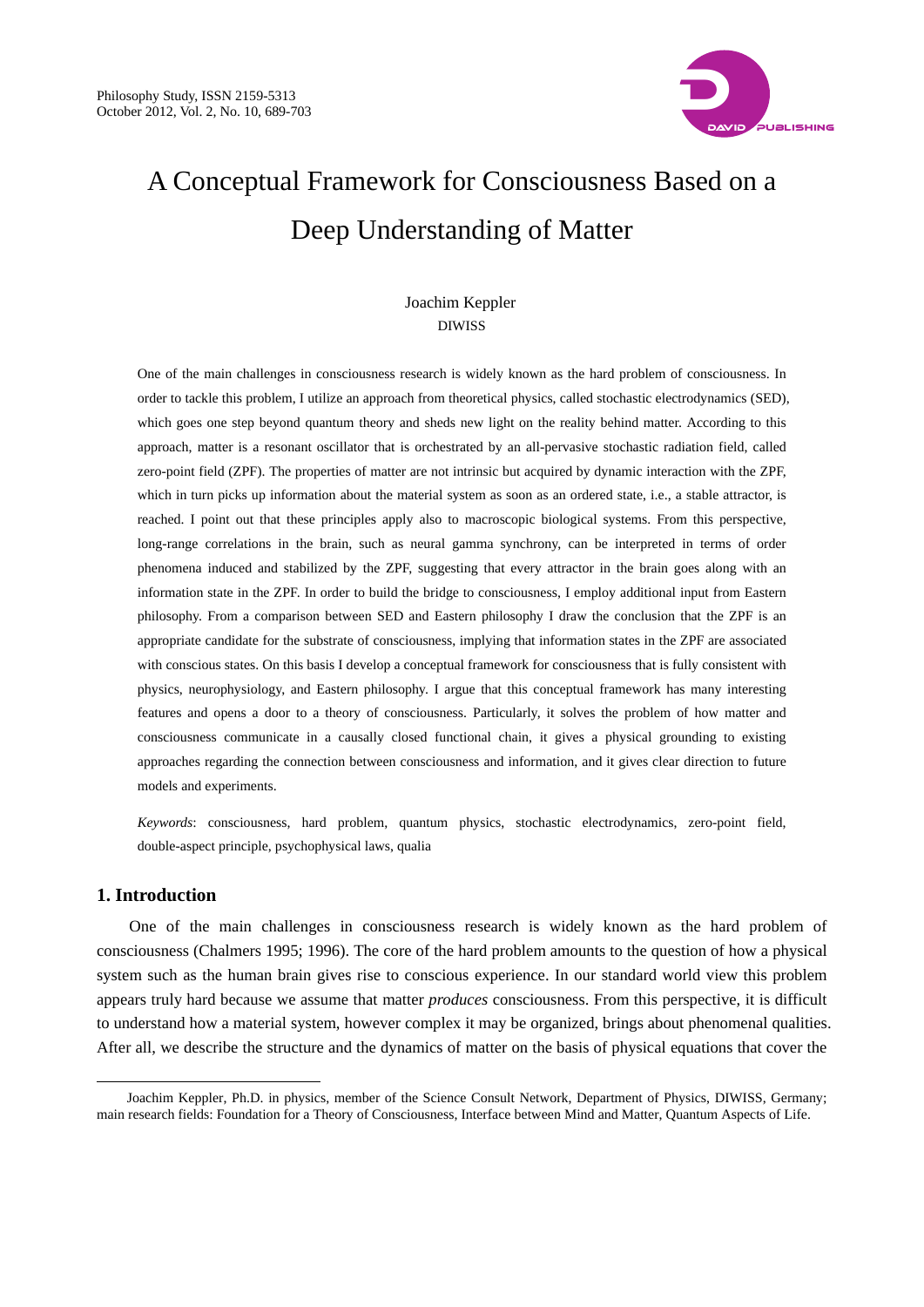quantitative aspects of the outer world, but definitely lack the qualitative aspects that characterize our inner world. I hold the view that the inner world we experience is the essence of our existence, which I do not question. With this in mind, the challenge is to find an integrated approach for the understanding of the outer world (physics) and the inner world (consciousness) as well as their interdependence.

How can such an approach look like? On closer inspection, the hard problem turns out to be tightly linked to the western way of thinking that adheres to the idea of a matter-dominated universe. This mindset proves extremely obstructive not only to the progress in consciousness research, but also to the deeper understanding of the physical world. In fact, there are currently many open questions in various areas of science, particularly in physics and most obviously in quantum physics, which are of fundamental nature and cannot be resolved as long as we stick to our conventional way of thinking. A new mindset, a paradigm shift, is required.

In this paper I take the view that a solution to the hard problem is linked to unraveling the mysteries of quantum physics. This implies that quantum physics and consciousness have a common basis, so that a deeper understanding of the quantum world sheds new light on the nature of consciousness. I argue that this is indeed the most promising way to tackle the problem. My reasoning is based on a theoretical approach called stochastic electrodynamics (SED), which aims at deriving quantum physics from first principles, thus providing a look behind the scenes of matter and showing how physics can be reconciled with consciousness.

I would like to point out that this approach differs significantly from the prevailing approaches that try to establish a connection between quantum physics and consciousness. Most of these attempts (Beck and Eccles 1992; Stapp 1993; Hameroff and Penrose 1996) relate consciousness to quantum state reductions in the brain and attribute the mysteries of consciousness to the poorly understood transition from potentiality to reality, without providing a convincing explanation for the nature of consciousness. In contrast, the SED-based approach goes one step beyond quantum physics, thus being able to overcome the restrictions of the quantum framework and offering the possibility to get to the heart of the problem. Instead of purely *describing* quantum systems, as the established formalism of quantum mechanics and quantum field theory does, SED helps to understand the underlying principles in nature that cause quantum behavior. This means that SED is capable of *explaining* the origin of quantum phenomena such as the stability of matter, entanglement, and non-locality. And it is exactly the discovery of the reality behind matter that opens a door to a theory of consciousness.

However, even though it makes a substantial contribution, the physical framework of SED cannot be the only mainstay of a science of consciousness. Like other physical theories, SED is a representative of the Western approach of science that has always concentrated on analyzing and exploring the outer world. As such, SED alone cannot tell us anything about consciousness. Hence, in order to get valuable clues regarding the inner world, we need additional input from a discipline that has studied the nature of consciousness as objectively as possible. Here, I would like to categorize this discipline with the term *Eastern philosophy*. Even though aspects of Eastern philosophy are also found in Western philosophy, the Eastern approach differs from the Western approach in that statements about consciousness do not originate from metaphysical speculations, but rather from meditative experience. Accordingly, Western science and Eastern philosophy are complementary, with each of these approaches generating findings the other is not able to produce. That is why the core statements of Eastern philosophy do make an important contribution to a science of consciousness.

This article is organized as follows. Section 2 starts with a brief overview of SED. Here I argue that SED goes along with a new mindset and is a promising way to tackle many fundamental problems of physics. In Section 3 we take a closer look behind the scenes of matter from an SED point of view. Section 4 deals with the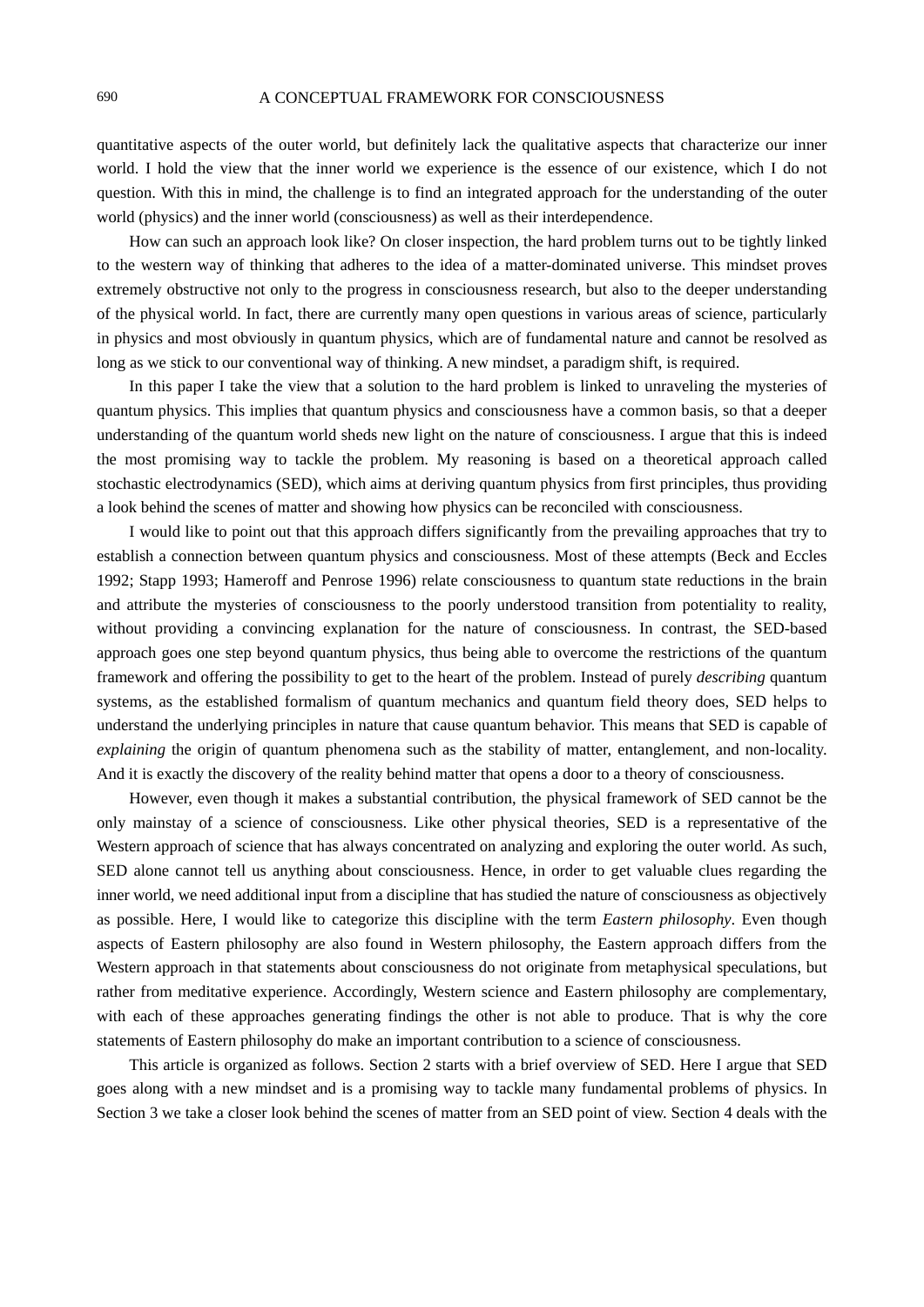connection between neurophysiology and SED. I argue that the core principles that hold true for relatively simple physical systems can be transferred to complex biological systems. In Section 5 I compare the findings of SED with the wisdom of Eastern philosophy. On the one hand, this comparison corroborates the SED approach and the underlying philosophy of matter. On the other hand, it provides new insight into the relationship between mind and matter. Section 6 is then devoted to the formulation of a conclusive conceptual framework for consciousness. In Section 7 I finally discuss the main implications of this conceptual framework and I also give an outline of the strategy required to push the framework forward to a full theory of consciousness.

By a conceptual framework I mean a point of view that copes with all the findings of Western science and at the same time also agrees with the fundamental discoveries of Eastern philosophy, which has a long tradition in exploring the nature of the mind. Against this background, the framework presented here is a novel synthesis of Western and Eastern insights with the goal to prepare a solid scientific grounding for the growing field of consciousness research. It includes the main ingredients but not all the details of a full theory. In this sense, the framework is designed to be a guide for further advancements and a foundation for a future theory of consciousness.

## **2. Overview of Stochastic Electrodynamics (SED)**

Even though physics has proven extremely successful in understanding the fundamental forces of the universe and describing the structure and dynamics of material systems, a lot of open questions do exist, many of which are directly connected to our conception of matter. These reach from the origin of mass and inertia in classical mechanics to the strange and counter-intuitive behavior of particles at small distances through to the characteristics of huge aggregations of matter on cosmological scales.

Most notably, quantum theory plays a central role in this context. Nobody doubts that the description of the world in terms of quantum field theory is excellent. It has never failed to give the right answer. Nevertheless, the theory remains unsatisfactory as long as its mysteries have not been cleared up and a real understanding of what is going on in the quantum world is missing. In the last decades the awareness has grown that the fundamental questions of quantum physics all boil down to our incomplete understanding of the vacuum, meaning that first of all a theory of the vacuum is required from which we derive a consistent theory of matter. Following this train of thought, the structure of the vacuum should be regarded as the primary reality from which matter emerges as the secondary reality.

A physical theory that follows this philosophy is stochastic electrodynamics (SED), which was established in the 1960s and 1970s by Marshall (1963; 1965) and Boyer (1969; 1975). Since then, SED has been continuously advanced by a small circle of physicists. After a phase of stagnation, new ideas and concepts were formed and the field regained momentum in recent years. Important progress was achieved by De la Peña and Cetto (1994; 1996; 2001; 2006) who enhanced the theoretical framework and consolidated the foundations of SED, by Cavalleri and collaborators (2010) who introduced SED with spin, as well as by Cole and Zou (2003; 2004a; 2004b) who performed numerical simulations of nonlinear systems. In addition to these works there is also a very interesting SED-based approach to inertia and gravity, elaborated by Rueda and Haisch (Haisch et al. 1994; Rueda and Haisch 1998a; 1998b; 2005). Through the latest advancements many of the initial problems of SED could be resolved so that the physics community perceives this theory with its intuitive and appealing features as a promising candidate for the tackling of fundamental questions in physics. However, I would like to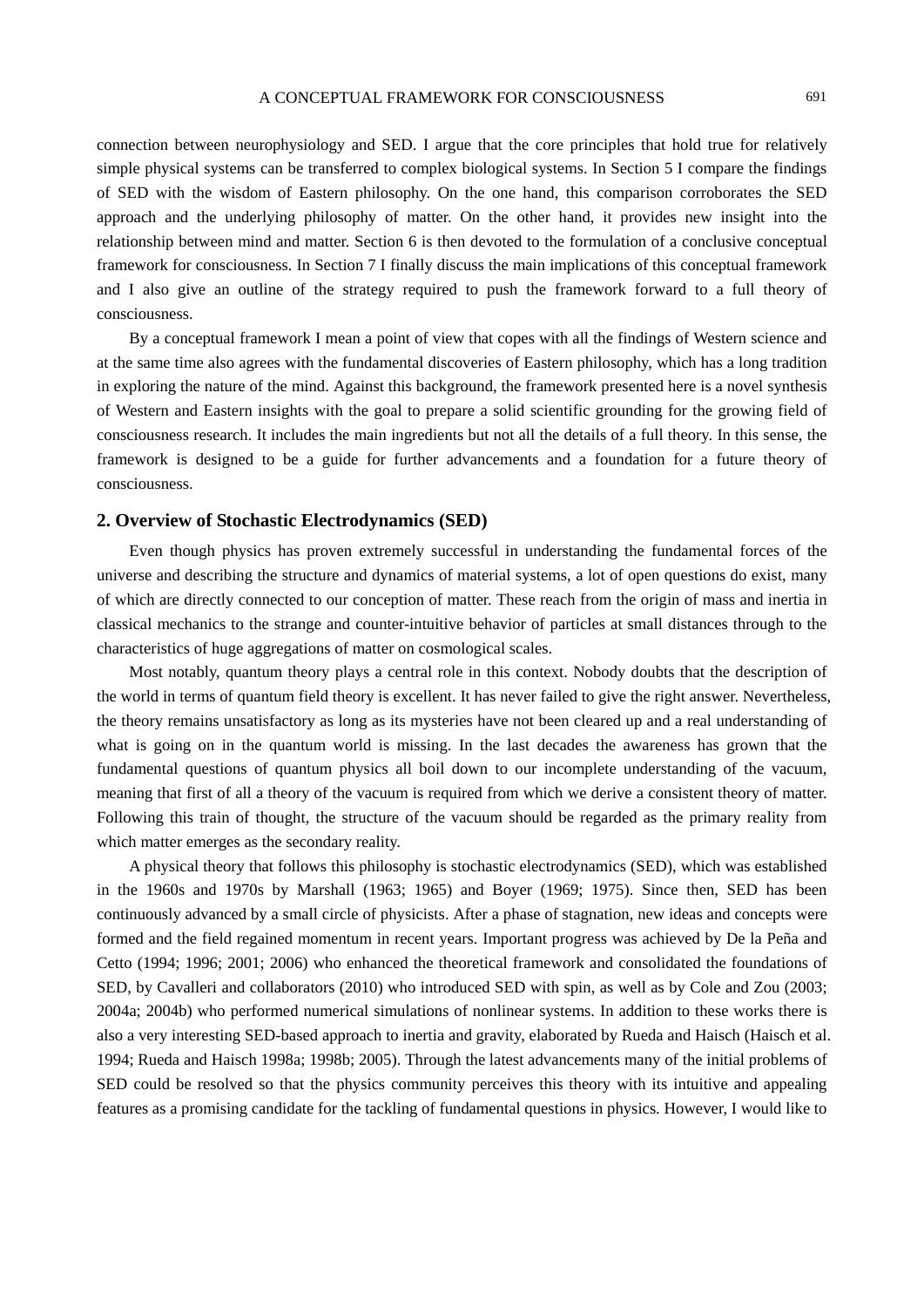point out that the formalism of SED is still at the development stage, which means that particularly the practical calculation methods must be improved in order to test the viability of the approach not only on simple systems but also on a wide range of more complex systems and phenomena.

SED is based on the conception that the vacuum is filled with a real, all-pervasive stochastic radiation field, called zero-point field (ZPF), which can be pictured as an infinite sea of light and an ocean of pure energy. In order to allow for a unique mathematical specification of the ZPF, several symmetries are imposed on the field equations, namely homogeneity, isotropy, Lorentz invariance, and scale invariance, leading to a sum of plane electromagnetic waves with random phase and a characteristic power spectrum.

In agreement with conventional quantum field theory, the vacuum of SED is filled with permanent activity. However, there are significant differences. Quantum field theory regards this activity as virtual fluctuations that are an unavoidable by-product of the theory. In contrast, SED attributes the vacuum activity to a real, persistent background field that is the starting point and the core ingredient of the theory, making the vacuum in reality a plenum. These differences manifest themselves also in the creation principles underlying the two theories. According to the mindset of quantum field theory, creation amounts to selective population of the void, while according to SED all physical phenomena come into existence through a filtering process involving the ZPF, i.e., creation can be regarded as selective restriction of the ZPF. It is exactly this mindset inherent in SED that constitutes the paradigm shift required for a deeper understanding of mind and matter.

## **3. Looking behind the Scenes of Matter from an SED Point of View**

In preparation of the subsequent considerations related to consciousness, I restrict myself to the most important facets of SED that essentially deal with the interaction between the ZPF and matter.

In the first step, we have a look at the impacts of the ZPF on matter. As explicated in the last section, SED regards matter as immersed in an all-pervasive stochastic background field with which it interacts permanently and unavoidably, thus acquiring a stochastic motion. This motion can be studied for various systems. As an example we take a closer look at the hydrogen atom, which is composed of a proton and an electron. In classical physics this system is unstable and collapses within a tiny fraction of a second due to the fact that the orbiting electron emits radiation and loses energy. However, within SED the situation changes significantly since the electron is no longer surrounded by a void. Rather, the electron is now able to perform a dynamic interaction with the background field, which results in an exchange of energy between the material system and the ZPF. Indeed, it can be shown analytically and numerically (Cole and Zou 2003; 2004a; 2004b; De la Peña and Cetto 2006, 356-57; Cavalleri et al. 2010, 112-14) that there are certain dynamic situations in which the average power absorbed by the atomic electron compensates its average radiated power. These situations are characterized by quantization conditions and correspond exactly to the stationary states predicted by quantum theory, i.e., the stability of matter goes necessarily hand in hand with the quantum behavior of matter and both are a consequence of the interaction with the ZPF.

A closer look behind the scenes of matter from an SED point of view reveals that not only the stability of matter but also its spatial structure and three-dimensional conformation are governed by the ZPF. Hence, SED is able to provide a clearer and more intuitive understanding of structure formation, in such a way that a quantum mechanical orbital, which reflects the probability density of finding an electron in a specific region around the nucleus, is associated with a stable attractor of the stochastic interaction process between the electron and the ZPF (Rodriguez 2012). In other words, every stationary state of matter is characterized by an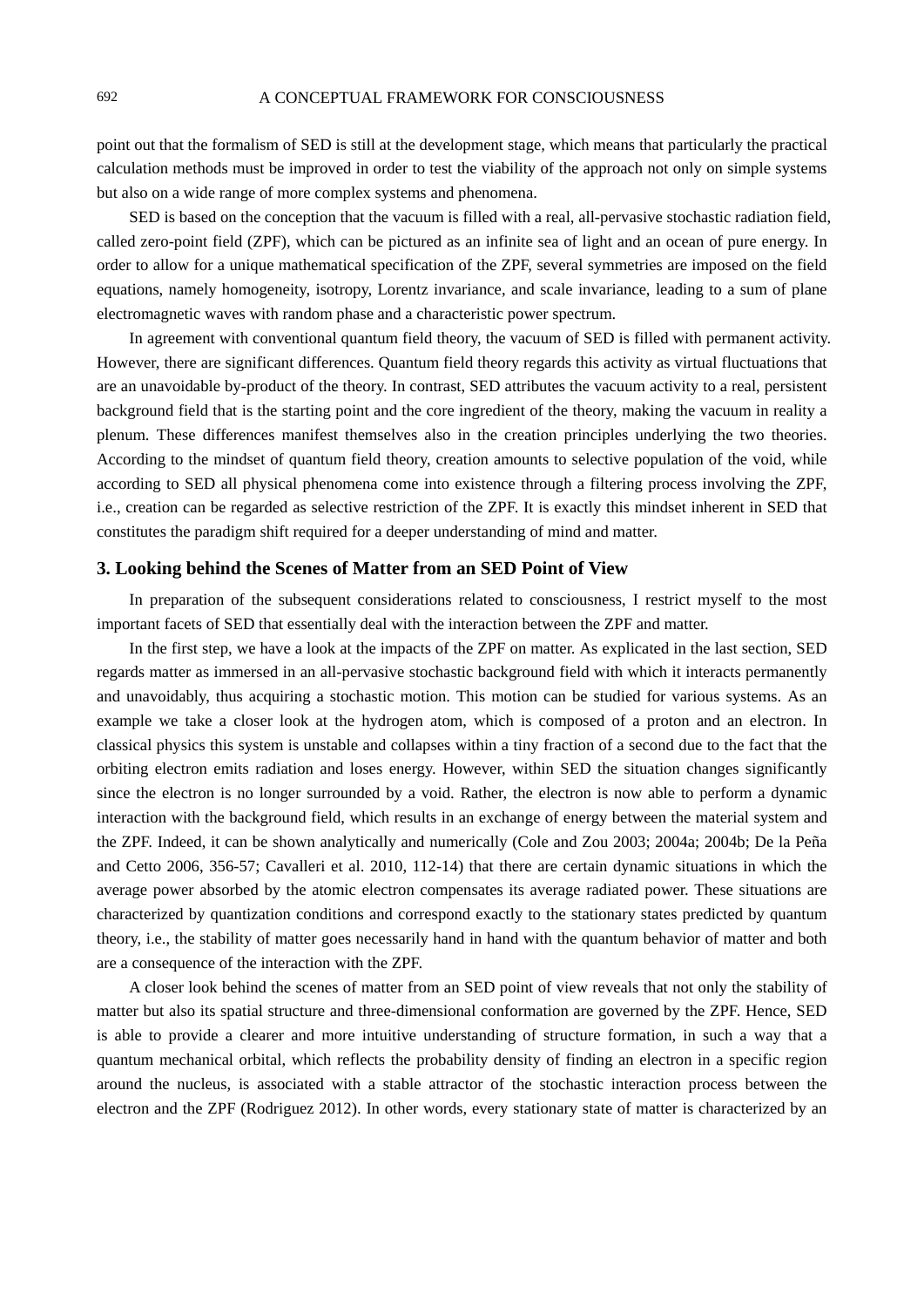individual dance pattern that comes into being under direction of the ZPF. External stimuli, such as the presence of a magnetic field, can cause transitions between different attractors, i.e., an external stimulus or a perturbation can prompt the system to follow a new dance pattern.

From these findings one can derive a universal mechanism of structure formation. Starting from the free ZPF, which contains infinite energy and potential, material systems build up hierarchically through selective restriction of the infinite potential, i.e., through selective filtering of the ZPF. On each hierarchical level new properties emerge that do not exist on the lower levels. In order to reach and maintain stability, the components of matter must be driven with characteristic resonance frequencies that are filtered out of the ZPF spectrum. Stable systems arise whenever the dynamic interaction between the ZPF and the components of the system fulfills a balance condition. Hence, stable structures can also be viewed as stable resonance patterns or stable attractors. Interestingly, every balance condition is associated with a quantization rule, i.e., quantum behavior results from the interaction process between matter and the ZPF (De la Peña and Cetto 2001, 1703-04; 2006, 356).

Given this universal mechanism of structure formation, it is quite obvious that there is no clear separation between the microcosm and the macrocosm, i.e., quantum behavior should not be restricted to the lowest hierarchical levels of matter. Rather, it is to be expected that under appropriate conditions quantum phenomena arise in many macroscopic systems, particularly in biological systems. This is how selective filtering of the ZPF gives rise to diversity and complexity in the universe, with the self-similarity of nature being due to the scale-invariance of the ZPF.

So far, we have dealt with the impacts of the ZPF on matter. In the second step, we now have a look at the impacts of matter on the ZPF. This is very important because it must be considered that matter and ZPF exert a mutual influence, i.e., not only the ZPF affects the dynamics of matter, but the latter also affects the dynamics of the ZPF. From the study of simple nonlinear systems (De la Peña and Cetto 2001; 2006) one can learn that the ZPF is modified as soon as the system reaches a stable attractor. The free field with the initially random phase adapts itself to the new situation in such a way that the relevant frequency components involved in the maintenance of the equilibrium become highly correlated (De la Peña and Cetto 2001, 1711). In other words, the formation of a stable attractor results in a de-randomization of the local ZPF. This amounts to imprinting an information state on the ZPF. Different attractors are associated with different ZPF configurations and, hence, different information states.

This paragraph compresses the findings of SED elucidated in this section. Accordingly, matter can be viewed as a resonant stochastic oscillator driven by the ZPF. There is a permanent flow of energy between matter and the ZPF. As soon as a system reaches a stationary state, i.e., falls into a stable attractor, quantum behavior sets in. Each attractor is associated with an information state in the ZPF. All the parts of a stationary system are connected and coupled through the ZPF. This is the reason why such systems exhibit collective cooperation and long-range coherence, even on macroscopic scales. This behavior appears to be nonlocal to an external observer since the vacuum field remains unobserved (De la Peña and Cetto 2001, 1720).

Hence, the key insight from SED is that the peculiar features of quantum physics can be traced back to stable resonances between matter and an all-pervasive stochastic radiation field. According to this approach, the properties of matter are not intrinsic but acquired by dynamic interaction with the ZPF, which in turn picks up information about the material system. In summary, the ZPF orchestrates matter and matter generates information states in the ZPF.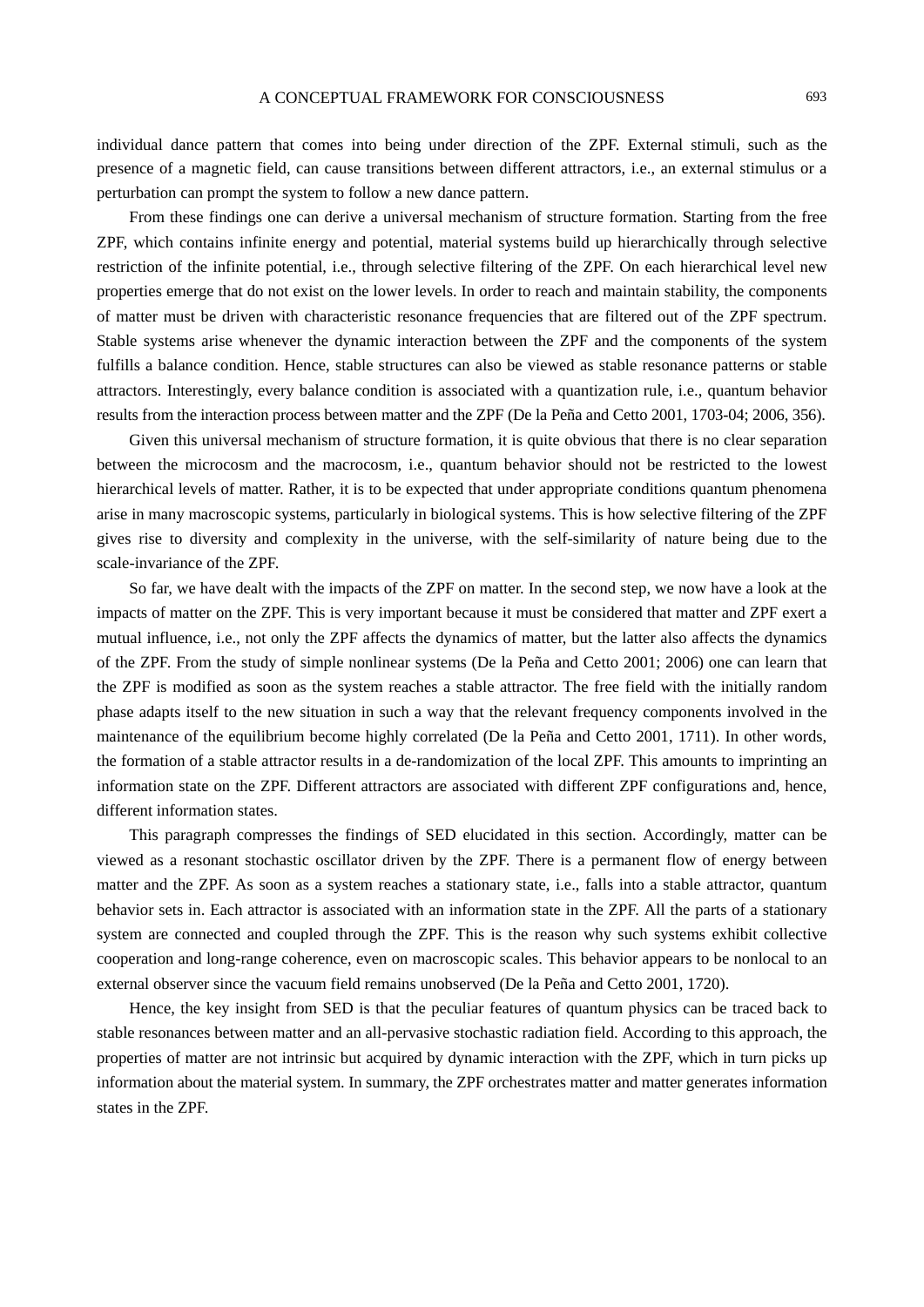## **4. Connection between Neurophysiology and SED**

After having discussed the core principles of matter on the basis of relatively simple physical systems, I want to address the much more complex systems we find in biology. In the last section I already foreshadowed that in those systems the same principles should apply, so that quantum phenomena are to be expected under appropriate conditions. To this end, we have a closer look at the body of evidence resulting from the analysis of neural activity patterns.

First of all, one can observe long-range coherence in the brain, which means that the activity of distant brain regions is highly correlated. Particularly, synchronized activity in the gamma frequency band, ranging from 25 to 100 Hz, is strongly associated with perceptual awareness and consciousness (Crick and Koch 1990; Engel et al. 1999; Engel and Singer 2001; Melloni et al. 2007). It was found that gamma synchrony shows up not only during attention to an external stimulus, but also during meditation (Lutz et al. 2004) and REM sleep (Llinás and Ribary 1993; Montgomery et al. 2008). In order to understand gamma synchrony, deterministic neural network models have been studied, which generate autocoherent gamma oscillations as an emergent network property. However, such models can be ruled out because the analysis of real data reveals that the brain behaves like a resonant stochastic oscillator (Burns et al. 2010). This means that the brain activity cannot be understood on the basis of a deterministic model. Rather, any realistic model must incorporate a stochastic driving force.

Furthermore, it turns out that the dynamics of the brain is scale-free (Linkenkaer-Hansen et al. 2001; Freeman 2004a; 2004b), meaning that the activity patterns of the system are governed by a universal mechanism. In this context, the works of Walter Freeman are of major importance, showing that every conditioned stimulus is associated with a specific activity pattern that can be regarded as an attractor in an adaptive attractor landscape (Freeman 1991; 2005). Vast collections of neurons shift abruptly and simultaneously between different attractors, indicating that an instantaneous communication must occur in the system.

For a physicist all these pieces of evidence clearly suggest that the brain behaves like a macroscopic quantum system. This view is also taken by Freeman and Vitiello who interpret the nonlinear brain dynamics as a macroscopic manifestation of underlying many-body field dynamics (Freeman and Vitiello 2006). They argue that the patterns detected in the brain resemble those of quantum many-body systems, so that many-body quantum field theory is the appropriate tool to study brain dynamics and the only way to understand pattern formation and phase transitions in the brain. From this perspective, the brain is a complex system that operates near a critical point of a phase transition. In the unordered phase the brain displays irregular dynamics. However, an external stimulus above a certain threshold can vary the system parameters appropriately and induce a spontaneous transition to the ordered phase that is characterized by scale-free activity patterns, long-range correlations, particularly gamma synchrony, and spatiotemporal attractors.

In order to understand the causal mechanism of the phase transitions taking place in the brain, several approaches have been pursued. At this point I would like to be brief and confine myself to the essentials. It can be stated that most probably the microtubules play a central role. They can be viewed as arrays of coupled dipole oscillators and ordered water molecules and have been studied utilizing models that are based on the formalism of quantum field theory (Jibu et al. 1994; Mavromatos et al. 2002). Depending on the external parameters, the system of microtubules is assumed to work in two different phases. The models suggest that the ordered phase, which correlates with consciousness, is mediated by coherent modes in the system of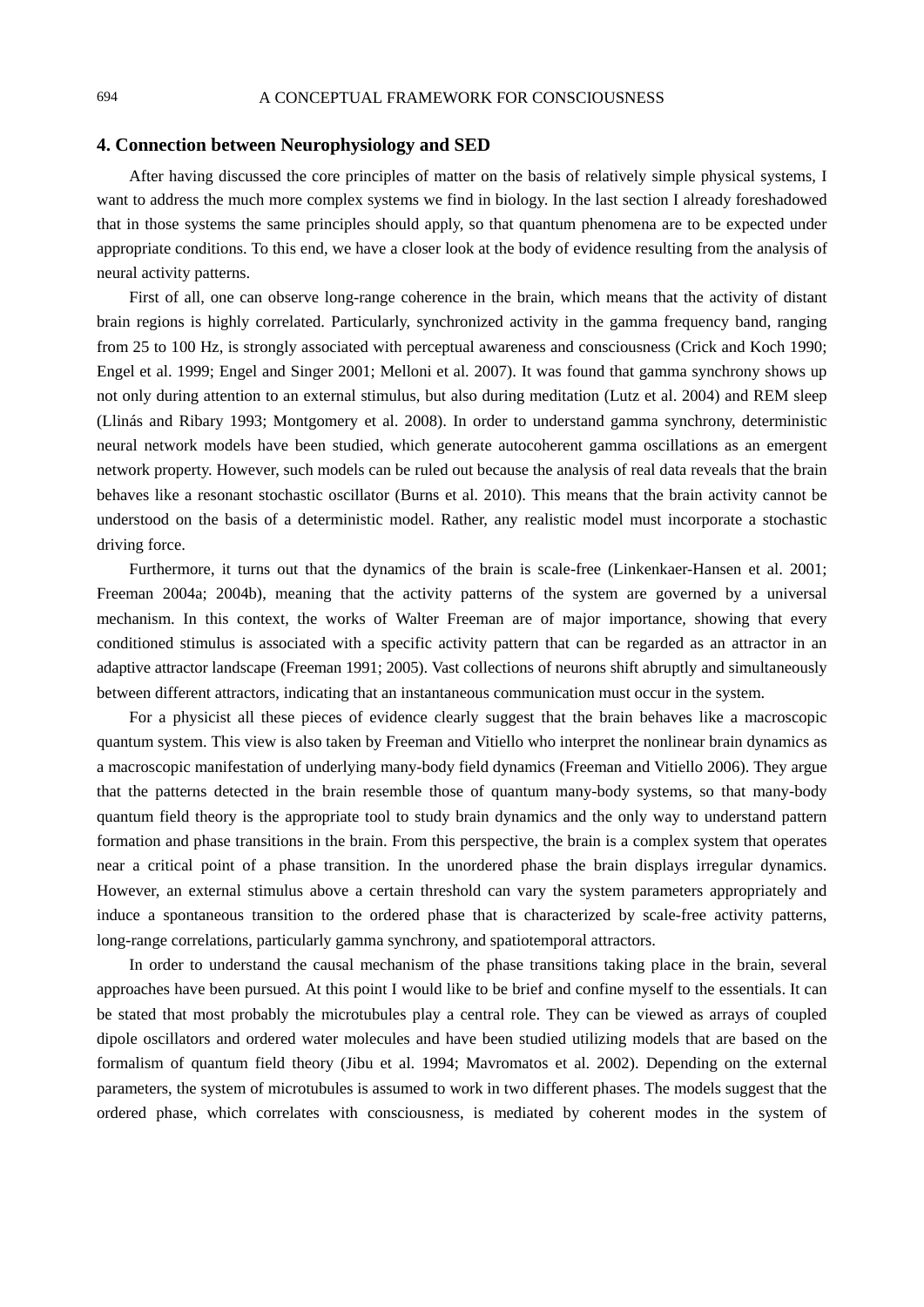microtubules. These modes trigger the generation of synchronous gamma waves (Jibu et al. 1994, 207; Hameroff 2006, 409-10), resulting in the formation of stable attractors. A better understanding of this process, which includes all the levels of microscopic and macroscopic organization, is definitely required, with special attention to the conditions under which gamma synchrony and stable attractors are possible. Nevertheless, from the existing quantum field theoretical models one can draw the conclusion that the whole process is initiated and stabilized by the electromagnetic vacuum fluctuations. According to the explications in Section 2, this is equivalent to saying that the process is driven by the ZPF.

These findings can be translated into the framework of SED, amounting to the following statements. The brain is a resonant stochastic oscillator driven by the ZPF. Quantum behavior emerges as soon as the brain reaches a stationary state, i.e., as soon as the activity of the brain falls into a stable attractor. As we already know from Section 3, each attractor is associated with an information state in the ZPF. Accordingly, the neural activity of the brain modifies the local ZPF and the modified ZPF in turn influences the brain.

## **5. Comparison between Physics and Eastern Philosophy**

In the previous two sections I demonstrated that the theoretical framework of SED is very helpful to get a clearer picture of matter and to understand the structuring principles in the universe. Moreover, I established a connection between neurophysiology and SED in the sense that there are several plausible reasons to trace the complex activity patterns in the brain back to exactly those principles that control the dynamics of simple physical systems.

Sure enough, these insights are very illuminating, but they do not immediately enable us to grasp the nature of the mind. As already mentioned in Section 1, we need additional input in order to discover the relationship between mind and matter. That is why we turn toward Eastern philosophy whose sages have a long tradition in studying consciousness during periods of undisturbed meditation. As a matter of fact, there is no western branch of study that investigated our inner world as intensely and systematically as Eastern philosophy. Here I cannot give a full account of the wisdom gathered over the centuries. Rather, I would like to refer to books which give an excellent summary of this wisdom (Govinda 1969; Ricard and Thuan 2004) and confine myself to a comparison between physics on the one hand and Eastern philosophy on the other hand (see Table 1). The statements in the left column of this table describe the modern understanding of the physical universe including matter as seen from the perspective of SED, while the statements in the right column describe the central discoveries of Eastern philosophy, expressed in the words of Buddhism. It is important to note that the statements of Eastern philosophy cannot be derived logically from the statements of SED since they emanate from a complementary knowledge acquisition process. However, the findings of Eastern philosophy can be compared to the insights gained from SED and interpreted in the light of SED.

Notably, the comparison first of all corroborates the SED-based approach and the underlying philosophy of matter. In particular, the findings of SED agree perfectly with the foundations of the Buddhist world view, namely emptiness and interdependence, meaning that the properties of matter are not intrinsic but, via the ZPF, acquired by dynamic interaction with the rest of the world.

The second conclusion one can draw concerns the relationship between mind and matter. The core message of Eastern philosophy is that there is an implicit unity of primordial energy and primordial consciousness, i.e., mind and matter are based on the same substrate. The comparison suggests that the ZPF is an appropriate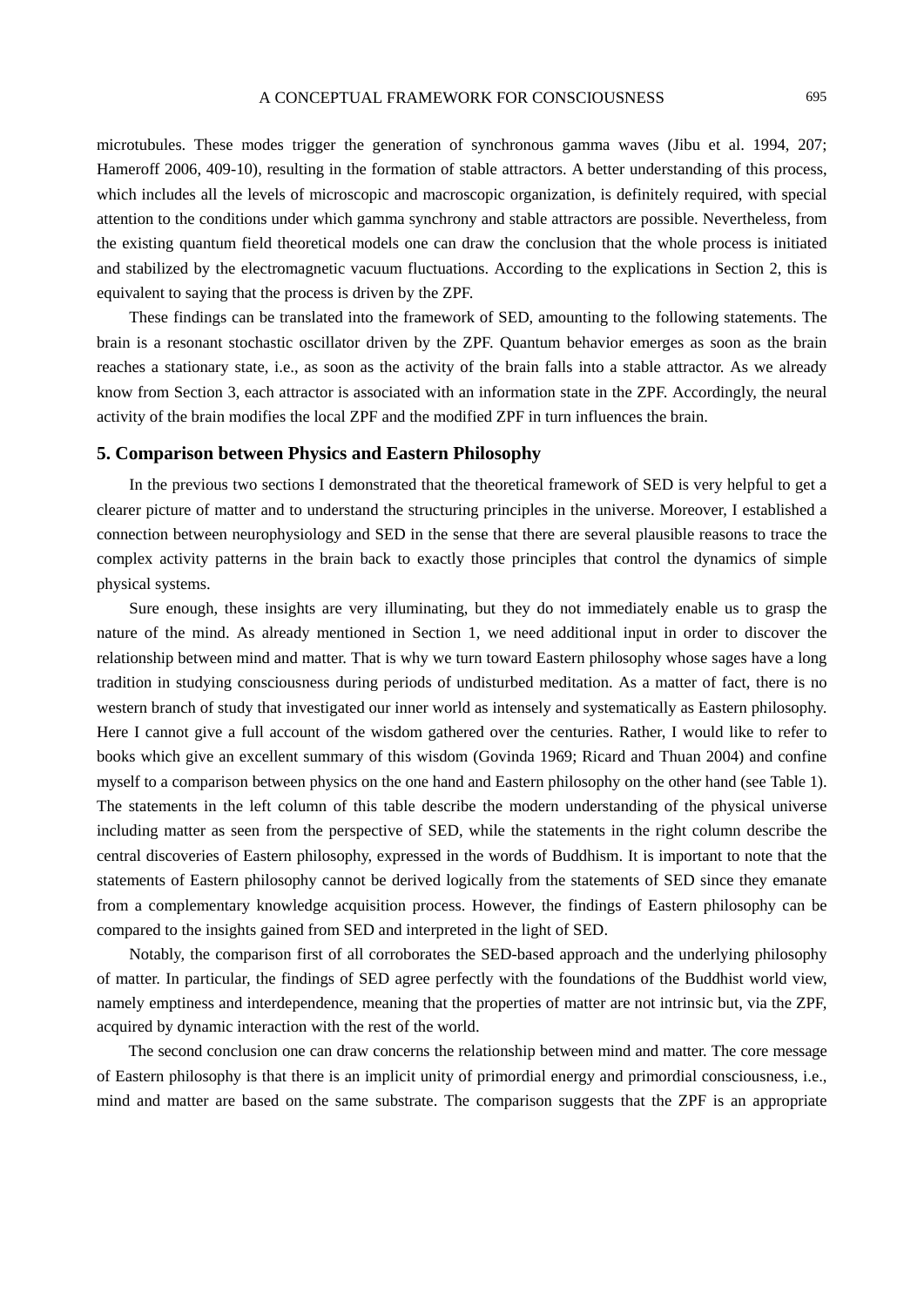candidate for this substrate and that modifications of the local ZPF in terms of information states can be interpreted as conscious states. This opens a door to a conceptual framework for consciousness.

#### **Table 1**

#### **Comparison between Physics and Eastern Philosophy**

| Physics (SED)                                                                                                                                               | Eastern Philosophy (Buddhism)                                                                                                                                                                                                                                                                                          |
|-------------------------------------------------------------------------------------------------------------------------------------------------------------|------------------------------------------------------------------------------------------------------------------------------------------------------------------------------------------------------------------------------------------------------------------------------------------------------------------------|
| The universe is based on an all-pervasive radiation field (ZPF)<br>exhibiting infinite energy and potential.                                                | Prana is the principle of movement, the all-powerful,<br>all-pervasive rhythm of the universe.                                                                                                                                                                                                                         |
| All properties of matter are acquired by dynamic interaction<br>with the ZPF, i.e., all physical phenomena result from selective<br>restriction of the ZPF. | Nothing exists on its own. The properties of matter are not<br>intrinsic (emptiness), but appear only in conjunction with the<br>rest of the world (interdependence). <sup>2</sup>                                                                                                                                     |
| The ZPF shapes matter and matter shapes the ZPF. This interplay<br>gives rise to information states in the ZPF.                                             | Consciousness shapes matter and matter shapes consciousness.<br>The fundamental level of consciousness and the world of<br>phenomena are linked by interdependence. <sup>2</sup>                                                                                                                                       |
| All forces of the universe are mediated by the ZPF, <i>i.e.</i> , local<br>modifications, distortions, and asymmetries of the ZPF result in<br>forces.      | All forces of the universe, like those of the human mind, from<br>the highest consciousness to the depths of the subconscious,<br>are modifications of Prana. <sup>1</sup><br>$\mathbf{M}$ , and a second the state of the state of $\mathbf{M}$ , and the state of $\mathbf{M}$ , and $\mathbf{M}$ , and $\mathbf{M}$ |

Note: A one to one comparison between the insights gained from SED (left) and the central discoveries of Eastern philosophy (right) shows a perfect match as far as the understanding of the physical world is concerned. Beyond that, one can also draw the conclusion that mind and matter are based on the same substrate and that the ZPF is an appropriate candidate for this substrate. The statements of SED are a summary of the explanations given in the Sections 2 and 3, the statements of Buddhism are extracted from (Govinda 1969)<sup>1</sup> and (Ricard and Thuan 2004)<sup>2</sup>.

#### **6. Conceptual Framework for Consciousness**

In the following, I present the cornerstones of a conceptual framework for consciousness. As noted in Section 1, this conceptual framework is designed to be in accordance with all the scientific findings of physics and neurophysiology, explicated in Sections 2 to 4, and at the same time with the discoveries of Eastern philosophy, summarized in Section 5. The framework is formulated in terms of three main principles.

*Principle 1: Consciousness is a fundamental property of the universe*.

According to Eastern philosophy, mind and matter are composed of the same primordial energy, i.e., there is an implicit unity of primordial energy and primordial consciousness. Hence, consciousness is not produced by matter. Rather, matter and consciousness have a common basis.

*Principle 2: The ZPF is the substrate of consciousness*.

According to SED, primordial energy is represented by the ZPF. All phenomena spring forth from this field through selective restriction and a dynamic flow of interactions. Since, as laid down in hypothesis 1, primordial energy and primordial consciousness are based on the same substrate, the ZPF is an appropriate candidate for the substrate of consciousness.

*Principle 3: Our individual consciousness is the result of a dynamic interaction process that causes the realization of information states in the ZPF*.

The neural activity of the brain modifies the ZPF, which is the substrate of consciousness. Whenever the activity of the brain falls into a stable attractor, there is an information state in the ZPF that is associated with a conscious state. The modified ZPF, i.e., our consciousness, also influences the brain, so that there is a permanent information transfer between the brain and the ZPF. These interrelationships are depicted in fig. 1.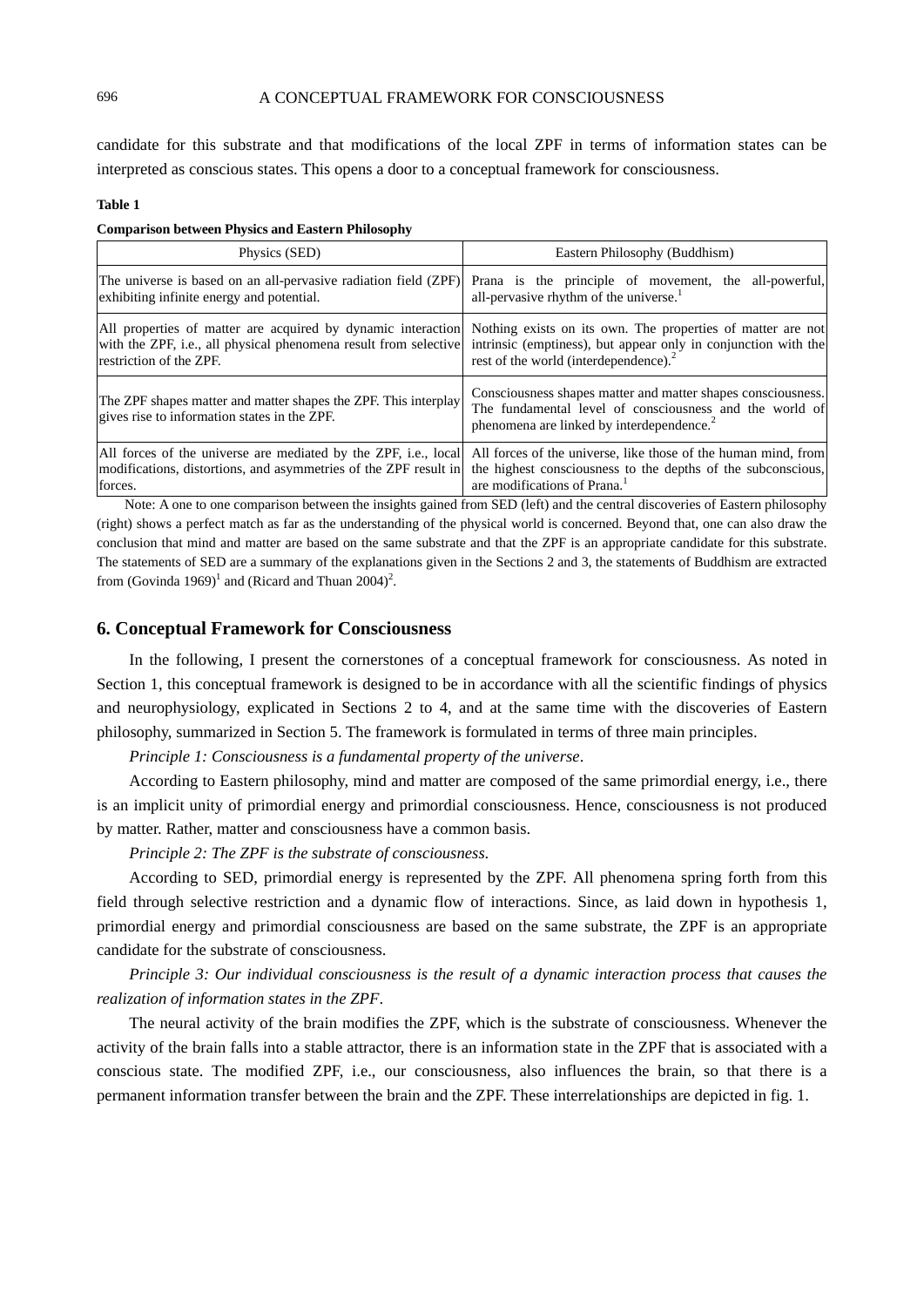

**Fig. 1. Dynamic Interaction Process between the ZPF and the Brain.** 

Note: The ZPF is the carrier of primordial consciousness. The neural activity of the brain causes information states in the ZPF that produce the stream of our individual consciousness.

From the above principles and explanations I deduce a few more implications that can also be understood as guidelines for a theory of consciousness. These implications are summarized in fig. 2.



**Fig. 2. Relationship between the Inner World and the Physical World.** 

Note: The physical world and our inner world are two different manifestations of information states in the ZPF. While the external world is governed by the laws of physics, psychophysical laws are required to describe the relationship between information states in the ZPF and our world of qualia.

Fig. 2 shows that the physical and phenomenal properties turn out to be two different aspects of a single world. This is in line with the double-aspect principle of information (Chalmers 1995, 216-17; 1996, 284-87). In the context of the SED-based approach presented here, this means that particular information states in the ZPF, if not all, are associated with a physical realization and a conscious experience. In other words, the internal aspects of such ZPF information states are phenomenal, i.e., a conscious moment is a ZPF information state experienced from inside. The external aspects of such information states are physical and manifest themselves as the neural correlates of consciousness (NCC).

Hence, a key characteristic and important quality of this conceptual framework is the notion of an *information state in the ZPF*, also called *ZPF information state*, which is the central link between a physical manifestation in the outer world and a psychological state in our inner world. The relationship between information states in the ZPF and NCC is completely determined by the laws of physics, while the connection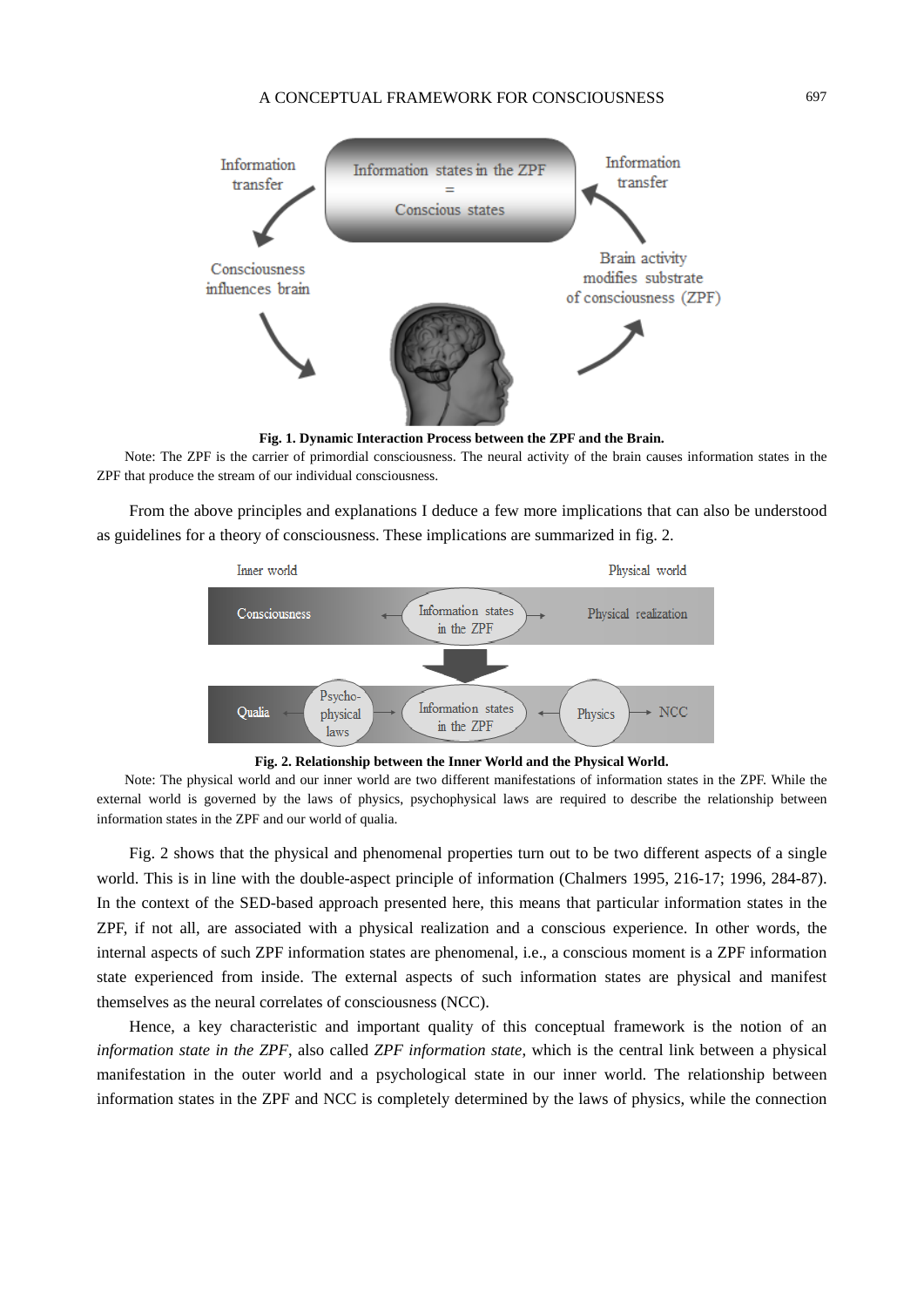between information states in the ZPF and our spectrum of qualia is specified by psychophysical laws. However, these psychophysical laws have nothing to do with extensions to the existing laws of physics. Rather, they can be regarded as mapping rules between ZPF information states and qualia, describing where a given information state in the ZPF is located in qualia space. I will return to this in the subsequent discussion.

## **7. Discussion**

The conceptual framework for consciousness set forth in this paper exhibits a number of very interesting features, which I would like to summarize and discuss in this section.

## *7.1. Consciousness and Matter*

As explained in Section 3, the theoretical framework of SED and the notion of the ZPF make a substantial contribution toward elevating our understanding of matter to a higher level. This is due to the fact that SED goes one step beyond quantum physics and enables us not only to describe quantum systems, but also to grasp the underlying principles in nature that cause quantum behavior. As a result, many of the mysteries attached to the quantum world can be unraveled in that the stability as well as all the properties of matter can be traced back to a permanent interaction between matter and the ZPF. This shows us how all structures in the universe, from the microcosm to the macrocosm, build up hierarchically through selective filtering of the ZPF.

Taken to its logical end, this also indicates that the elementary particles, which constitute the first hierarchical level of matter, must emerge as stable or transient patterns from the ZPF. In order to understand this dynamical creation of elementary particles out of the ZPF, the theoretical framework of SED, which is currently confined to electrodynamics, must be extended to the weak and strong interaction. This remains an ambitious goal for the future.

Looking at higher levels of complexity, it is quite obvious that the universal mechanism of structure formation must apply also to living matter, indicating that biological systems can be fully understood only on the basis of the electromagnetic vacuum fields, as addressed by SED and described by the formalism of quantum electrodynamics. In this respect, good progress has been made in the last years (Del Giudice et al. 2005).

As expounded in Section 5, the understanding of matter suggested by SED is in perfect agreement with the wisdom of Eastern philosophy, which helps us to gain deeper insight into the nature of consciousness. The crucial point is that according to Eastern philosophy matter and consciousness are based on one and the same substrate, leading us to the conceptual framework described in Section 6. The significant advantage of this conceptual framework is the idea of one fundamental substrate. On the one hand, this substrate is the origin of all physical phenomena and the source of the enormous diversity of external manifestations. On the other hand, this substrate is also the basis of our inner world with its rich spectrum of qualia and subjective experience. Hence, consciousness is deeply rooted in the foundation of the universe. This approach answers fundamental questions and solves the problem of how matter and consciousness communicate in a causally closed functional chain, as explained in Section 6.

## *7.2. Consciousness and Information*

As far as the connection between consciousness and information is concerned, the SED-based framework for consciousness is able to specify and particularize existing approaches, notably the double-aspect principle of information (Chalmers 1995; 1996) and the integrated information theory (Tononi 2004; 2008).

I would like to start with David Chalmers' approach. He holds the view that the double-aspect principle of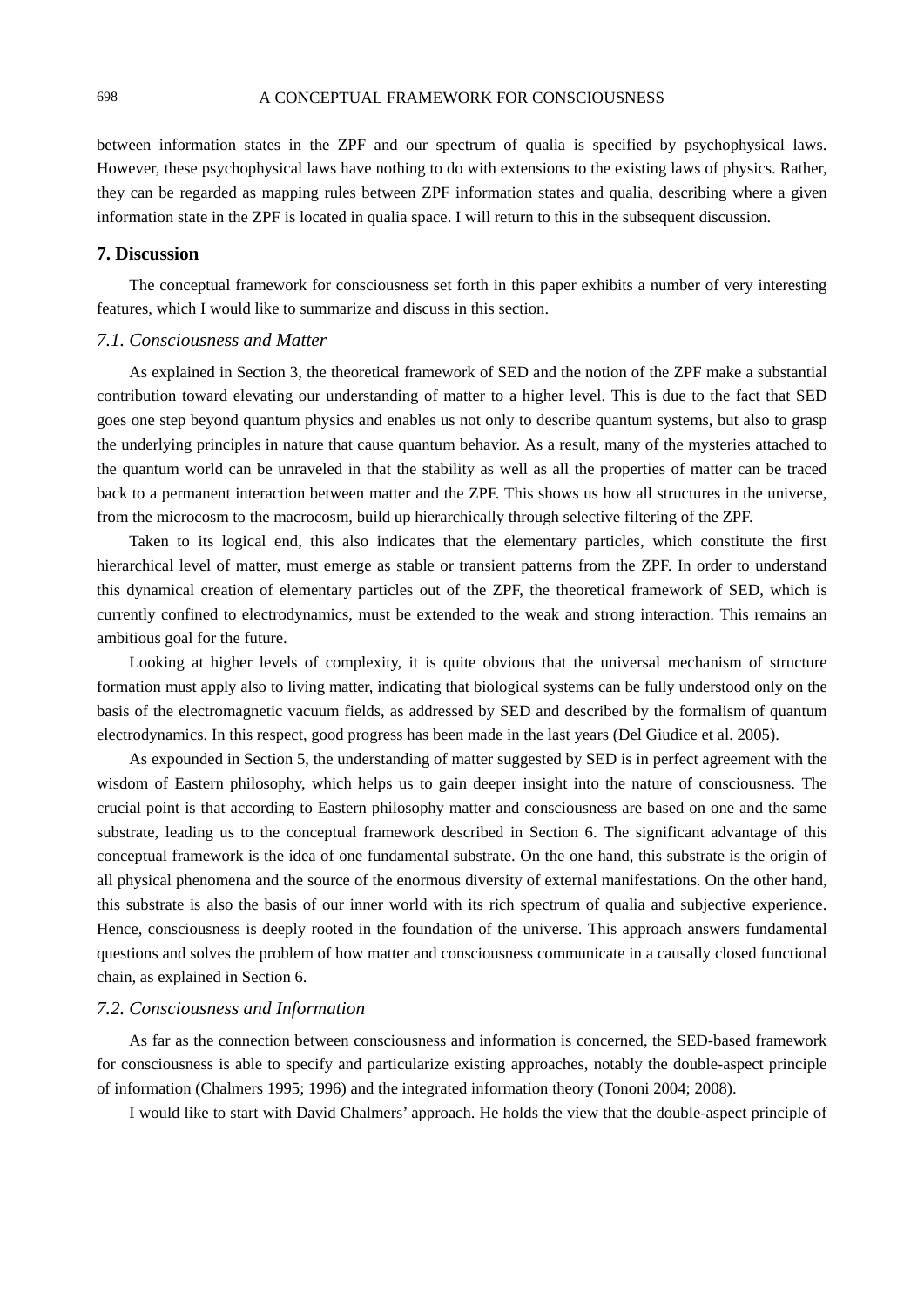## A CONCEPTUAL FRAMEWORK FOR CONSCIOUSNESS 699

information is a "candidate for a *basic principle* that might form the cornerstone of a fundamental theory of consciousness" (1995, 212). Moreover, he explains:

Where there is information, there are *information states* embedded in an *information space*.… This leads to a natural hypothesis: that information (or at least some information) has two basic aspects, a physical aspect and a phenomenal aspect. Of course, the double-aspect principle is … underdetermined, leaving a number of key questions unanswered. An obvious question is whether *all* information has a phenomenal aspect. One possibility is that we need a further constraint on the fundamental theory, indicating just what *sort* of information has a phenomenal aspect. The other possibility is that there is no such constraint. (1995, 216-17)

The conceptual framework presented in Section 6 gives an answer to this question in such a way that it does impose a constraint on the sort of information that is associated with consciousness. According to this framework, only ZPF information states have phenomenal aspects. This is based on the hypothesis that the ZPF is the carrier of primordial consciousness, i.e., it requires modifications of the primary substrate of consciousness in order to produce conscious states. As explained, ZPF information states are generated whenever nonlinear systems interact dynamically with the ZPF and reach stable attractors. This is characteristic for all nonlinear quantum systems. The functionality of our brains rests exactly on this mechanism, bringing about our streams of consciousness.

In summary, this means that all microscopic and macroscopic quantum systems may be conscious, with simple systems having only a very simple and rudimentary form of consciousness, while complex systems give rise to a much wider range of conscious states and phenomenal qualities.

These ideas are closely related to the integrated information theory, which claims that "… the *quantity* of consciousness generated by a complex of elements is determined by the amount of integrated information it generates above and beyond its parts …," while "… the *quality* of consciousness is determined by the set of all the informational relationships its mechanisms generate. That is, *how* integrated information is generated within a complex determines not only the amount of consciousness it has, but also what kind of consciousness" (Tononi 2008, 224).

The strong point of the SED-based framework is that it provides such a universal mechanism for information integration, namely the interaction between the ZPF and the elements of the system, thus being able to link Giulio Tononi's theoretical approach to real physics. In other words, SED can answer how a system integrates information and, hence, provides an opportunity to determine the quantity and quality of consciousness of a given system. I will come back to this point in Section 7.5.

## *7.3. Consciousness and Memory*

Experimental evidence suggests that memory is associated with consciousness. Accordingly, models have been proposed that deal with the relationship between conscious events and several forms of memory, not only working memory (Crick and Koch 1990, 269-72; Baars and Franklin 2003), but also transient episodic memory and various types of long-term memory, such as procedural and autobiographic memory (Franklin et al. 2005).

The SED-based conceptual framework presented here also gives a clear indication of a connection between memory and consciousness. In its present form, the framework cannot make detailed statements as to how the different types of memory exactly work, but it can shed light on the fundamental mechanisms of memory storage and retrieval. According to the principles described in Section 6, the key to these processes is the functioning of the brain as a system that generates information states in the ZPF. It seems natural to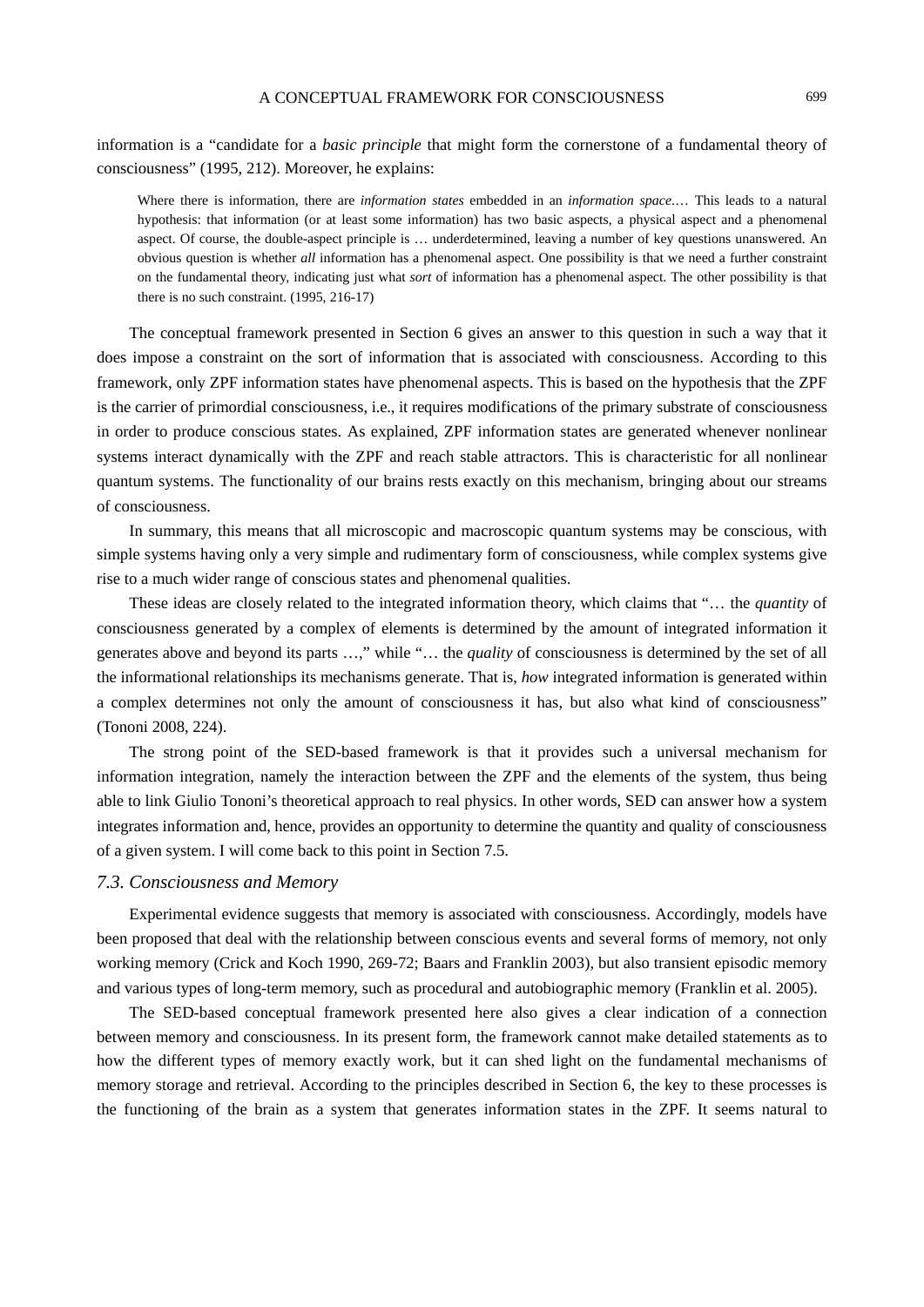associate these information states not only with conscious states, but also with memory states. Hence, the upward process in fig. 1, in which the neural activity of the brain modifies the ZPF, corresponds to writing information into the personal memory, while the downward process in fig. 1 corresponds to information retrieval from the personal memory. It is to be expected that this closed loop is also the basis for learning, i.e., in the upward process the brain shapes consciousness, in the downward process consciousness shapes the structure of the brain by modifying the connections of the neural network.

This model implies that our memories are not stored in the physical brain, but rather in the ZPF. As a consequence, the SED-based approach provides a new perspective on experiments that study the characteristics of consciousness and memory in patients with brain damage or brain anomalies. Moreover, it is suggested that our conscious minds and our memories are potentially persistent after the physical death. Sure enough, such aspects are highly interesting. However, I will not further discuss them in this article.

In summary, the brain should not be regarded as a complex memory device, as most people think. Rather, it works as a highly adaptive read/write head that on the one hand imprints information states on the ZPF and on the other hand extracts information states from the ZPF.

## *7.4. Ground State of Consciousness*

Central to the SED-based approach is the concept of ZPF information states. In Section 6 I argued that the external aspects of these information states are physical, while the internal aspects of these states are phenomenal, i.e., a conscious moment is a ZPF information state experienced from inside. As expounded, such information states arise from the free ZPF through a dynamic interaction process, a kind of filtering process, which results in a de-randomization of the ZPF. This happens whenever the activity of a nonlinear system, particularly the brain, falls into a stable attractor.

An interesting question concerns the state of consciousness that corresponds to the free ZPF. According to Section 5, this state can be equated with primordial consciousness and may be called the ground state of consciousness. It should be present when the filtering process of the brain is phased down, i.e., when the disturbing influences of neural information processing are switched off and the activity of the mind is calmed. Indeed, the experiential reports of Eastern philosophy indicate that this state is accessible through the practice of meditation. It is characterized as a "state of perfect symmetry" that "is imbued with the qualities of bliss, luminosity, and nonconceptuality" (Wallace 2006, 116-17).

Such a characterization of the ground state of consciousness corroborates the view that all the nuances of our sensations and emotions are selectively filtered out of this state. Hence, the ground state is a very important reference state for a theory of consciousness. I will return to this point in the next section.

### *7.5. Toward a Theory of Consciousness*

The conceptual framework presented in this paper includes only the main ingredients but not all the details of a full theory. In order to develop a theory, we need models as well as experiments that are inspired by the principles incorporated in these models. In this respect, I fully agree with Tononi who argues that "… the nature of the problems posed by a science of consciousness requires a combination of experiment and theory: one could say that theories without experiments are lame, but experiments without theories are blind" (2008, 232). In this spirit, I would like to conclude with an outline of a strategy that aims at giving direction to future models and experiments. A central element of the strategy, which becomes obvious by taking a look at fig. 2, is to separate the journey from the physical world (NCC) to the inner world (qualia) into two steps.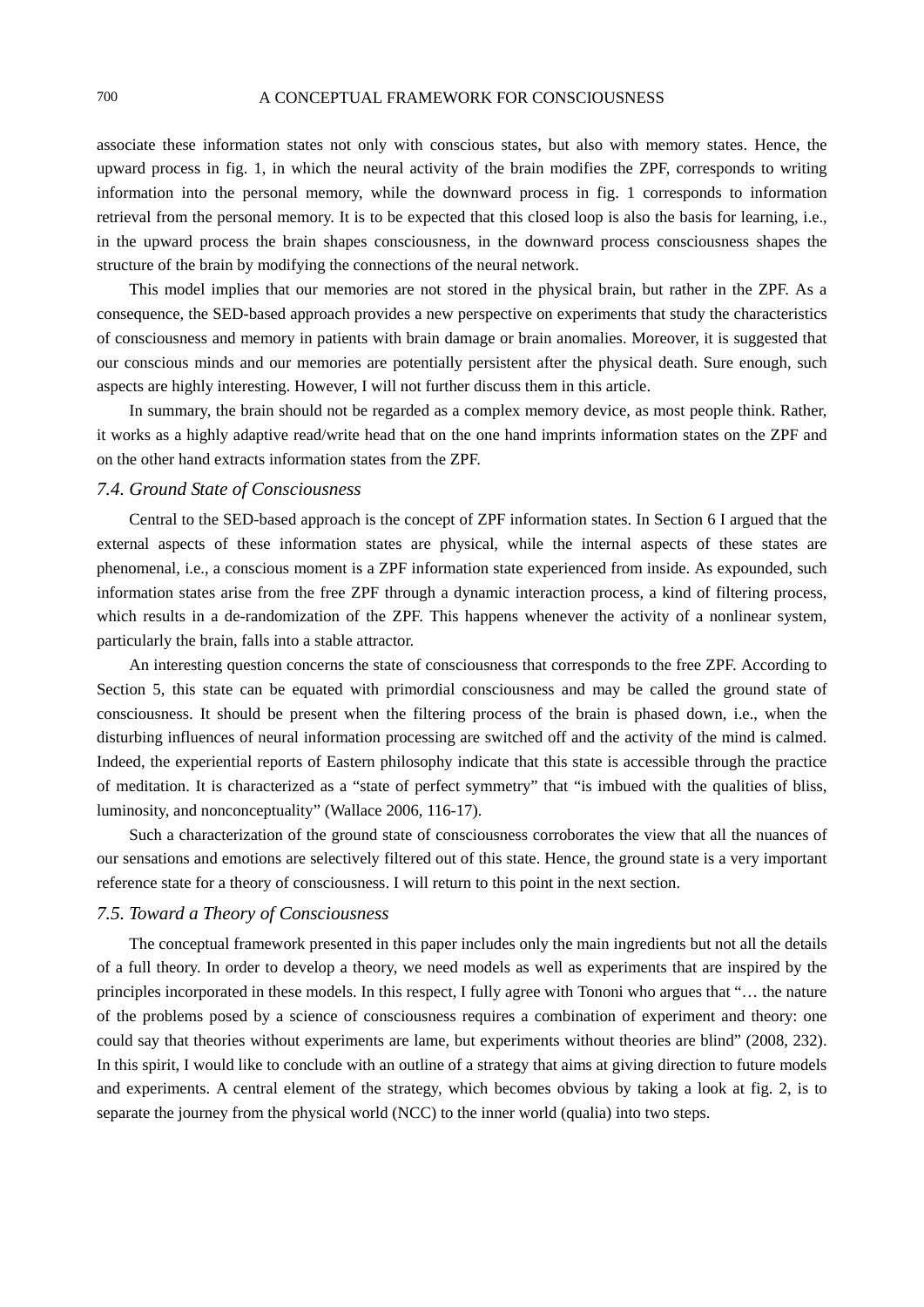The goal of the first step consists in getting from NCC to information states in the ZPF. This step has the advantage that the relationship between information states in the ZPF and NCC is completely determined by the laws of physics, with the NCC being the stable attractors the brain activity reaches in connection with conscious states. To the aspects of this step belong the identification of attractors that are related to a selection of representative conscious experiences, the understanding of the attractor dynamics, and the determination of the ZPF information state corresponding to each attractor. Consequently, the experimental setting must be designed such that test persons are brought into reproducible conscious states, the phenomenal qualities (qualia) of which are described on the basis of the first-person accounts. For each of the conscious states the activity patterns of the brain must be analyzed and the specific attractor must be determined. These are the experimental requirements. The understanding of the attractors involves a high degree of physics and means that we have to build ZPF-driven oscillator models of the brain that are sufficiently realistic in order to reproduce the observed attractor dynamics. When such models are in place, we can calculate the modifications of the free ZPF that are associated with the attractors, yielding the sought ZPF information states. It is to be expected that with the help of these models we will also be able to figure out the difference between conscious and unconscious states. My guess is that it requires a certain amount of time to establish a resonance pattern and reach a stable equilibrium. If a stimulus is too short or such that an attractor cannot be reached, there will be no ZPF information state and, hence, no conscious state. This amounts to comparing the equilibration time resulting from the models with the duration of gamma bursts.

The second step concerns the disclosure of the connection between ZPF information states and qualia. In this context, one of the main challenges will be to find an appropriate representation of the information states that enables us to discover regularities. Most likely, a good way of achieving this is to describe ZPF information states in a ZPF information space whose dimensions reflect the main characteristics of ZPF configurations, particularly the spectrum and the richness of the relevant frequency components, the degree of correlation between the frequency components, and the spatial pattern of the correlations. Consequently, every conscious state is associated with a specific attractor and a corresponding ZPF information state, which is characterized by a point or a region in ZPF information space. So, with the experimental setting described above we can pass through a number of conscious states and systematically classify ZPF information space on the basis of the first-person accounts. The classified and in this way calibrated ZPF information space is qualia space.

The classification of ZPF information states will answer essential questions regarding the internal structure of qualia space. It may be hypothesized that the different modalities, such as our visual, auditory, and olfactory experiences, correspond to different subspaces and that there is a similarity principle, in such a way that similar information states correspond to similar phenomenal qualities. These are also central elements of the integrated information theory (Tononi 2008, 227-32). An SED-based theory can verify these hypotheses and put the investigation of qualia space on a sound basis. Moreover, it may also be hypothesized that regularities are found that result in mapping rules between ZPF information states and qualia. These rules describe where a given ZPF information state is located in qualia space. They are tantamount to the psychophysical rules in fig. 2.

While systematically exploring qualia space, we will encounter the ground state of consciousness, which is an important reference state in this space. As mentioned in the previous section, this ground state of consciousness is associated on the one hand with the undisturbed ZPF and on the other hand with the ultimate positive. For the first time, this opens a door to merge the concepts of physics with the wisdom of Eastern philosophy.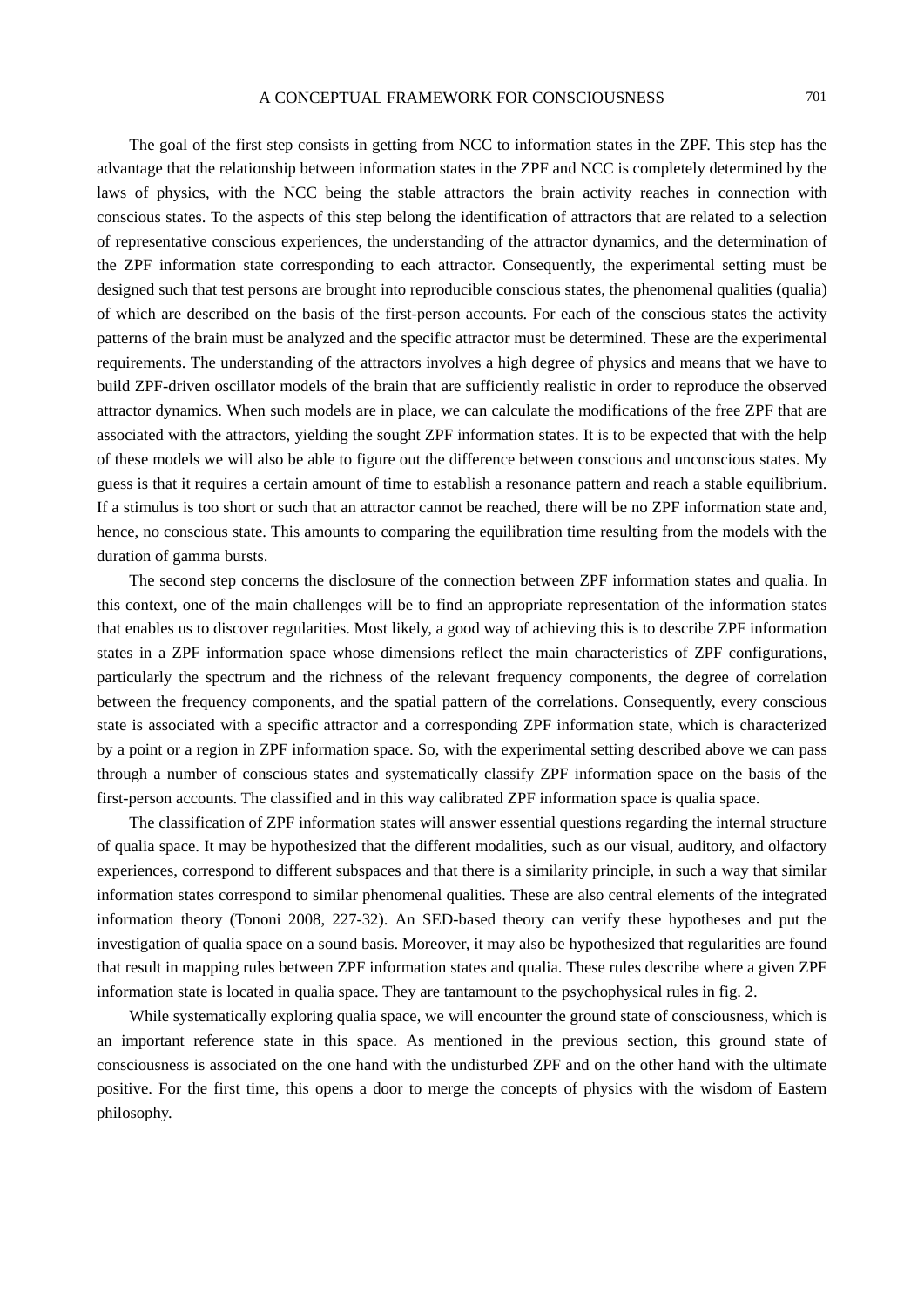## Works Cited

- Baars, Bernard J., and Stan Franklin. "How Conscious Experience and Working Memory Interact." *Trends in Cognitive Science* 7.4 (2003): 166-72.
- Beck, Friedrich, and John C. Eccles. "Quantum Aspects of Brain Activity and the Role of Consciousness." *Proc. Natl. Acad. Sci. USA* 89 (1992): 11357-61.
- Boyer, Timothy H. "Derivation of the Blackbody Radiation Spectrum without Quantum Assumptions." *Phys. Rev.* 182.5 (1969): 1374-83.
- ---. "Random Electrodynamics: The Theory of Classical Electrodynamics with Classical Electromagnetic Zero-Point Radiation." *Phys. Rev. D* 11.4 (1975): 790-808.
- Burns, Samuel P., Dajun Xing, Michael J. Shelley, and Robert M. Shapley. "Searching for Autocoherence in the Cortical Network with a Time-Frequency Analysis of the Local Field Potential." *Journal of Neuroscience* 30.11 (2010): 4033-47.

Cavalleri, Giancarlo, Francesco Barbero, Gianfranco Bertazzi, Eros Cesaroni, Ernesto Tonni, Leonardo Bosi, Gianfranco Spavieri, and George T. Gillies. "A Quantitative Assessment of Stochastic Electrodynamics with Spin (SEDS): Physical Principles and Novel Applications." *Front. Phys. China* 5.1 (2010): 107-22.

Chalmers, David J. *The Conscious Mind. In Search of a Fundamental Theory*. New York: Oxford UP, 1996.

---. "Facing Up to the Problem of Consciousness." *Journal of Consciousness Studies* 2.3 (1995): 200-19.

- Cole, Daniel C., and Yi Zou. "Quantum Mechanical Ground State of Hydrogen Obtained from Classical Electrodynamics." *Phys. Lett. A* 317 (2003): 14-20.
- ---. "Simulation Study of Aspects of the Classical Hydrogen Atom Interacting with Electromagnetic Radiation: Circular Orbits." *Journal of Scientific Computing* 20.1 (2004a): 43-68.
- ---. "Simulation Study of Aspects of the Classical Hydrogen Atom Interacting with Electromagnetic Radiation: Elliptical Orbits." *Journal of Scientific Computing* 20.3 (2004b): 379-404.
- Crick, Francis, and Christof Koch. "Towards a Neurobiological Theory of Consciousness." *Seminars in Neurosciences* 2 (1990): 263-75.
- De la Peña, L., and A. M. Cetto. "The Foundations of Linear Stochastic Electrodynamics." *Foundations of Physics* 36.3 (2006): 350-68.
- ---. *The Quantum Dice. An Introduction to Stochastic Electrodynamics*. Dordrecht: Kluwer Acad., 1996.
- ---. "Quantum Phenomena and the Zeropoint Radiation Field." *Foundations of Physics* 24.6 (1994): 917-48.
- ---. "Quantum Theory and Linear Stochastic Electrodynamics." *Foundations of Physics* 31.12 (2001): 1703-31.
- Del Giudice, Emilio, Antonella De Ninno, Martin Fleischmann, Giuliano Mengoli, Marziale Milani, Getullio Talpo, and Giuseppe Vitiello. "Coherent Quantum Electrodynamics in Living Matter." *Electromagnetic Biology and Medicine* 24.3 (2005): 199-210.
- Engel, Andreas K., Pascal Fries, Peter König, Michael Brecht, and Wolf Singer. "Temporal Binding, Binocular Rivalry, and Consciousness." *Consciousness and Cognition* 8 (1999): 128-51.
- Engel, Andreas K., and Wolf Singer. "Temporal Binding and the Neural Correlates of Sensory Awareness." *Trends Cogn. Sci.* 5 (2001): 16-25.
- Franklin, Stan, Bernard J. Baars, Uma Ramamurthy, and Matthew Ventura. "The Role of Consciousness in Memory." *Brains, Minds and Media* 2005.1 (2005): bmm150.
- Freeman, Walter J. "Origin, Structure, and Role of Background EEG Activity. Part 1. Analytic Amplitude." *Clin. Neurophysiol.* 115 (2004a): 2077-88.
- ---. "Origin, Structure, and Role of Background EEG Activity. Part 2. Analytic Phase." *Clin. Neurophysiol.* 115 (2004b): 2089-2107.
- ---. "Origin, Structure, and Role of Background EEG Activity. Part 3. Neural Frame Classification." *Clin. Neurophysiol.* 116 (2005): 1118-29.
- ---. "The Physiology of Perception." *Scientific American* 264.2 (1991): 78-85.
- Freeman, Walter J., and Giuseppe Vitiello. "Nonlinear Brain Dynamics as Macroscopic Manifestation of Underlying Many-Body Field Dynamics." *Physics of Life Reviews* 3 (2006): 93-118.

Govinda, Lama Anagarika. *Foundations of Tibetan Mysticism*. York Beach: Red Wheel/Weiser, 1969.

Haisch, Bernhard, Alfonso Rueda, and H. E. Puthoff. "Inertia as a Zero-Point Field Lorentz Force." *Phys. Rev. A* 49.2 (1994): 678-94.